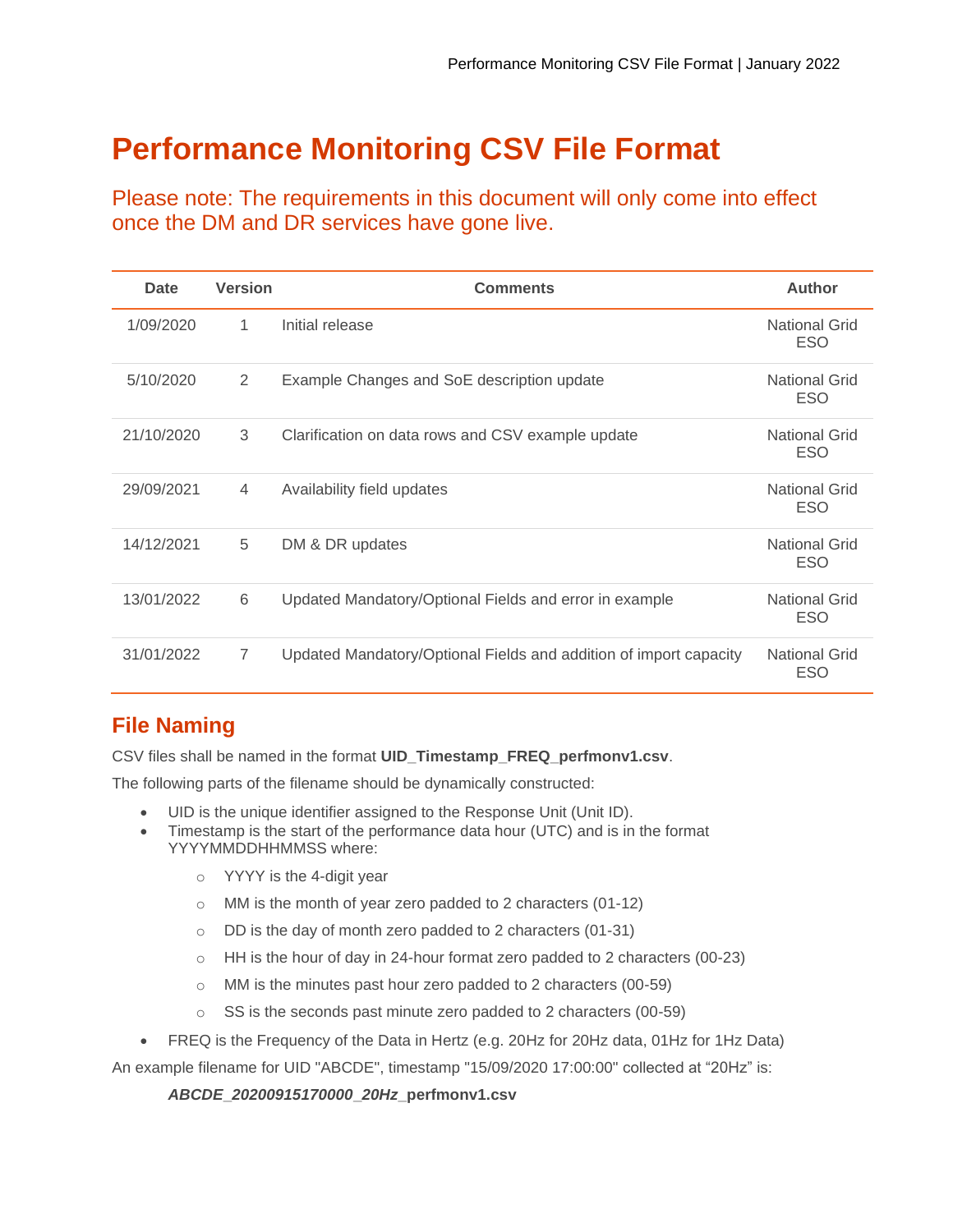The same file but with data collected at "1Hz" would be:

#### *ABCDE***\_***20200915170000***\_***01Hz***\_perfmonv1.csv**

## **File Size and Creation Frequency**

Each CSV file contains data for a single Response Unit.

Each CSV file may contain a maximum of 1 hour of data (i.e. elapsed delta between first and last timestamp supplied in the file).

## **File Structure**

#### Text Encoding

CSV files shall be formatted in accordance with RFC 4180, encoded using ISO 8859-1 text encoding (no byte order mark) and using CR LF line endings.

#### **Headers**

The first line of the CSV file shall contain the header line.

The headers are listed below. All headers must be in lower case and must match the exact naming and order specified. All headers must be included even if some are not applicable to the unit.

| <b>Field</b> | <b>Description Example</b>                                                  |                                                    |                                   | Min Value Max Value Optional / | <b>Mandatory</b> |
|--------------|-----------------------------------------------------------------------------|----------------------------------------------------|-----------------------------------|--------------------------------|------------------|
| unit         | Unique<br>identifier<br>assigned to<br>the<br>Response<br>Unit (Unit<br>ID) | <b>ABCDE</b>                                       | 1<br><b>Characters Characters</b> | 10                             | Mandatory        |
| t            | <b>ISO 8601</b><br>timestamp<br>in UTC<br>including<br>milliseconds         | 2020-08-<br>04T16:56:46.500Z Characters Characters | 24                                | 24                             | Mandatory        |
| f hz         | Input<br>frequency in<br>$Hz$ to 3<br>decimal<br>places                     | 49.992                                             | 40                                | 60                             | Mandatory        |
| baseline_mw  | Baseline in<br>MW to 4<br>decimal<br>places                                 | 5.1256                                             | $-1000$                           | 1000                           | Mandatory        |
| p_mw         | Measured<br>active<br>power<br>output or                                    | 10.5678                                            | $-1000$                           | 1000                           | Mandatory        |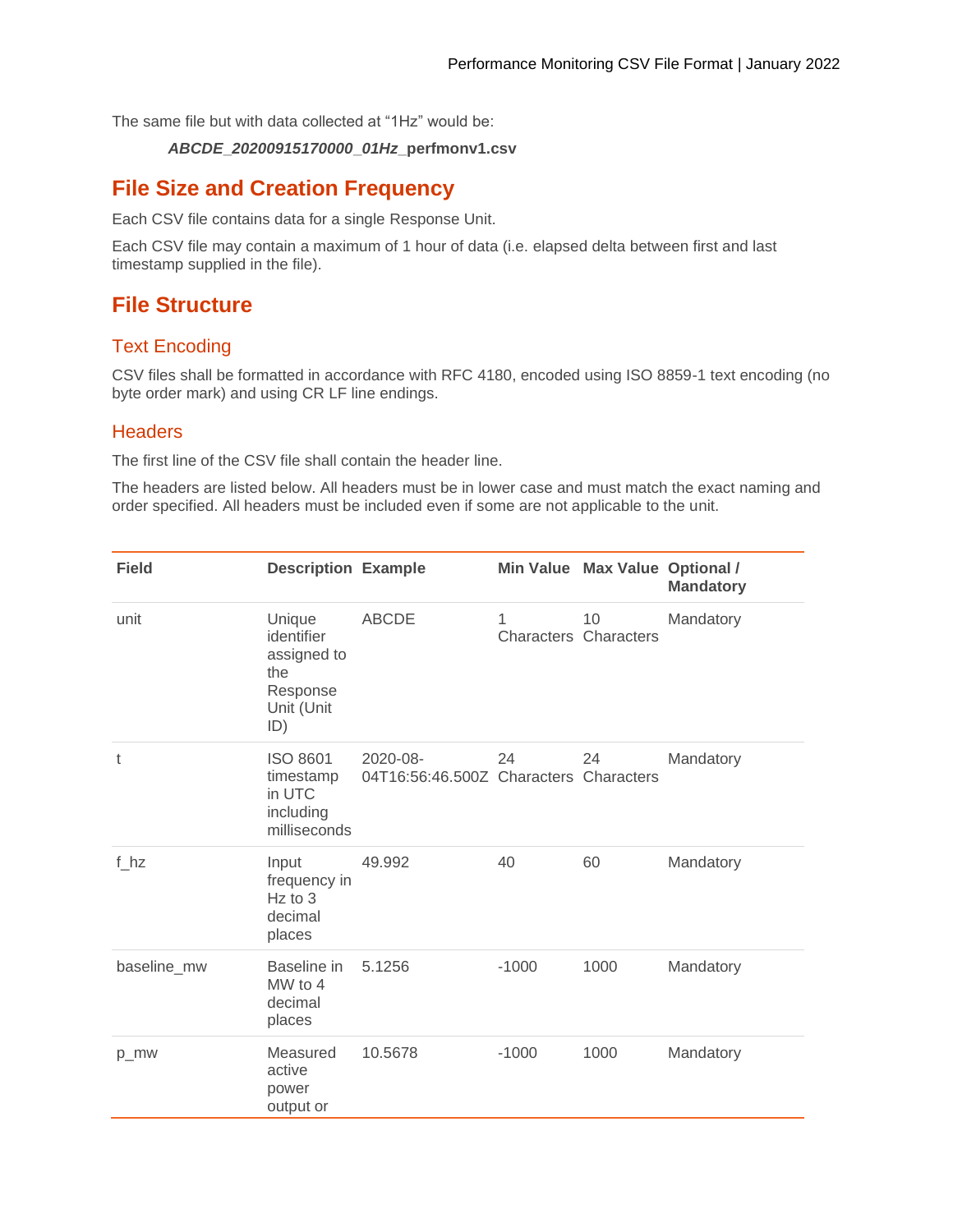|                    | demand in<br>MW to 4<br>decimal<br>places                                                     |         |             |      |           |
|--------------------|-----------------------------------------------------------------------------------------------|---------|-------------|------|-----------|
| soe_import_mwh     | State of<br>energy<br>$(MWh) -$<br>(Capacity to<br>Import) to 4<br>decimal<br>places          | 17.6125 | $\mathbf 0$ | 1000 | Mandatory |
| soe_export_mwh     | State of<br>energy<br>$(MWh) -$<br>(Capacity to<br>Export) to 4<br>decimal<br>places          | 12.5175 | $\mathbf 0$ | 1000 | Mandatory |
| import_capacity_mw | Contracted 17.6125<br>available<br>power to<br>import (in<br>$MW)$ to 4<br>decimal<br>places. |         | 0           | 1000 | Optional  |
| export_capacity_mw | Contracted 12.5175<br>available<br>power to<br>export (in<br>$MW)$ to 4<br>decimal<br>places. |         | $\mathbf 0$ | 1000 | Optional  |
| availability       | Flag field to<br>indicate<br>availability<br>of the unit.                                     | 7       | $\mathbf 0$ | 63   | Mandatory |
| armed              | Flag field to<br>indicate<br>armed<br>status of the<br>unit.                                  | 15      | $\mathbf 0$ | 63   | Optional  |

*Table 1 - CSV Headers*

#### Data Rows

The lines following the header line shall contain the captured performance monitoring data.

Data rows should be included in the file in timestamp ascending order, with one row per timestamp with the relevant interval between each timestamp – e.g.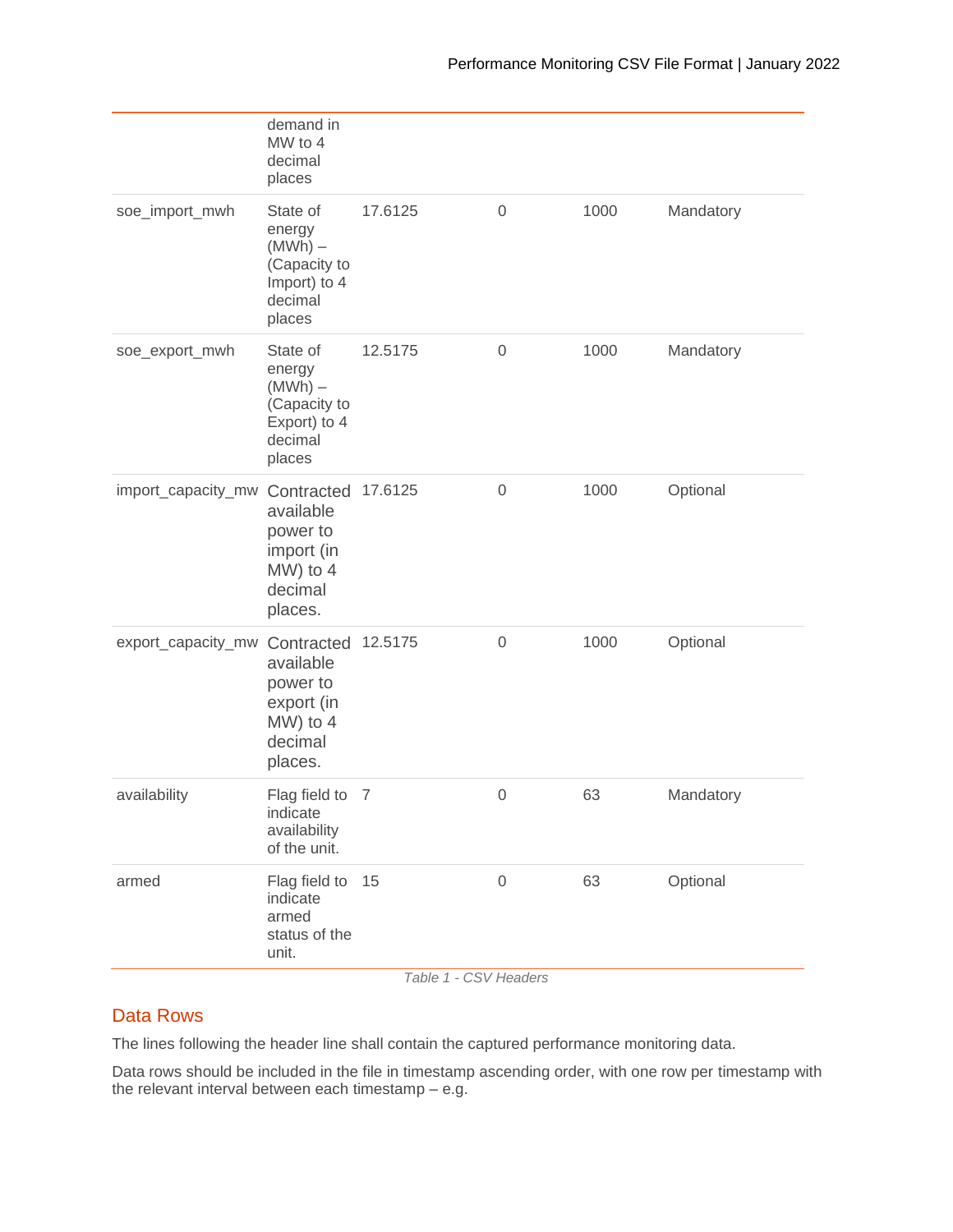- 50ms interval between each timestamp for 20 Hz
- 1000ms interval between each timestamp for 1Hz

Uploaded files should contain exactly one hour's worth of data rows (e.g. 72000 for 20Hz, 3600 for 1Hz) or they will be rejected. If meter connection issues occur and there are missing rows, wait until a full set of data is available prior to upload. In the event of delayed or incorrect data, you have until 5<sup>th</sup> of the next month at 00:00:00 UTC to upload correct or amended data before it is considered final. For example, if data for 2021-03-04 16:30 UTC and 2021-03-31 05:00 UTC require resubmission, provider can resubmit this data until 2021-04-05 00:00:00 UTC.

If there are missing data points that are recorded by the unit but not transmitted to NG system successfully, then it is highly suggested that a second attempt is made to submit a complete file. If there are missing data points and no good replacement for the missing data is available, then it is advised that the missing data points are replaced with default values (that is 50.000 for frequency "f\_hz" and 0 for the fields "baseline mw", "p\_mw", "soe\_import\_mwh", "soe\_export\_mwh").

A value should always be included for every field in the data row, empty cells are treated as invalid.

For fields with decimal places, the numbers should be rounded to the nearest value.

#### Service Unavailability

For any unavailability period declared in the performance monitoring CSV data, the associated rows with the unavailability should have 0 submitted as the "availability" field against the correct timestamp "t" and unit id "unit ".

The remaining fields could have the metered data as normal or, if they are not available, they should be defaulted to 50.000 for frequency "f\_hz" and 0 for the fields "baseline\_mw", "p\_mw", "soe\_import\_mwh" and "soe\_export\_mwh".

If a file for a full hour is not submitted, the unit will be considered "Unavailable" for that full hour.

#### Availability Status

The Availability Status field should be calculated by setting the relevant bits for Available Services to '1' and leaving the bits for Unavailable Services to '0'

| Bit            | Service                             | <b>Availability Bit Value</b> |
|----------------|-------------------------------------|-------------------------------|
| $\Omega$       | Dynamic Containment, Low Frequency  |                               |
|                | Dynamic Containment, High Frequency | 2                             |
| $\mathfrak{D}$ | Dynamic Moderation, Low Frequency   | 4                             |
| 3              | Dynamic Moderation, High Frequency  | 8                             |
| $\overline{4}$ | Dynamic Regulation, Low Frequency   | 16                            |
| 5              | Dynamic Regulation, High Frequency  | 32                            |

Example: If a unit is available for Dynamic Containment, Low Frequency, and Dynamic Containment, High Frequency, bits 0 and 1 should be set, giving a field value of 3, calculated by adding the bit values for each service together (1 and 2 respectively).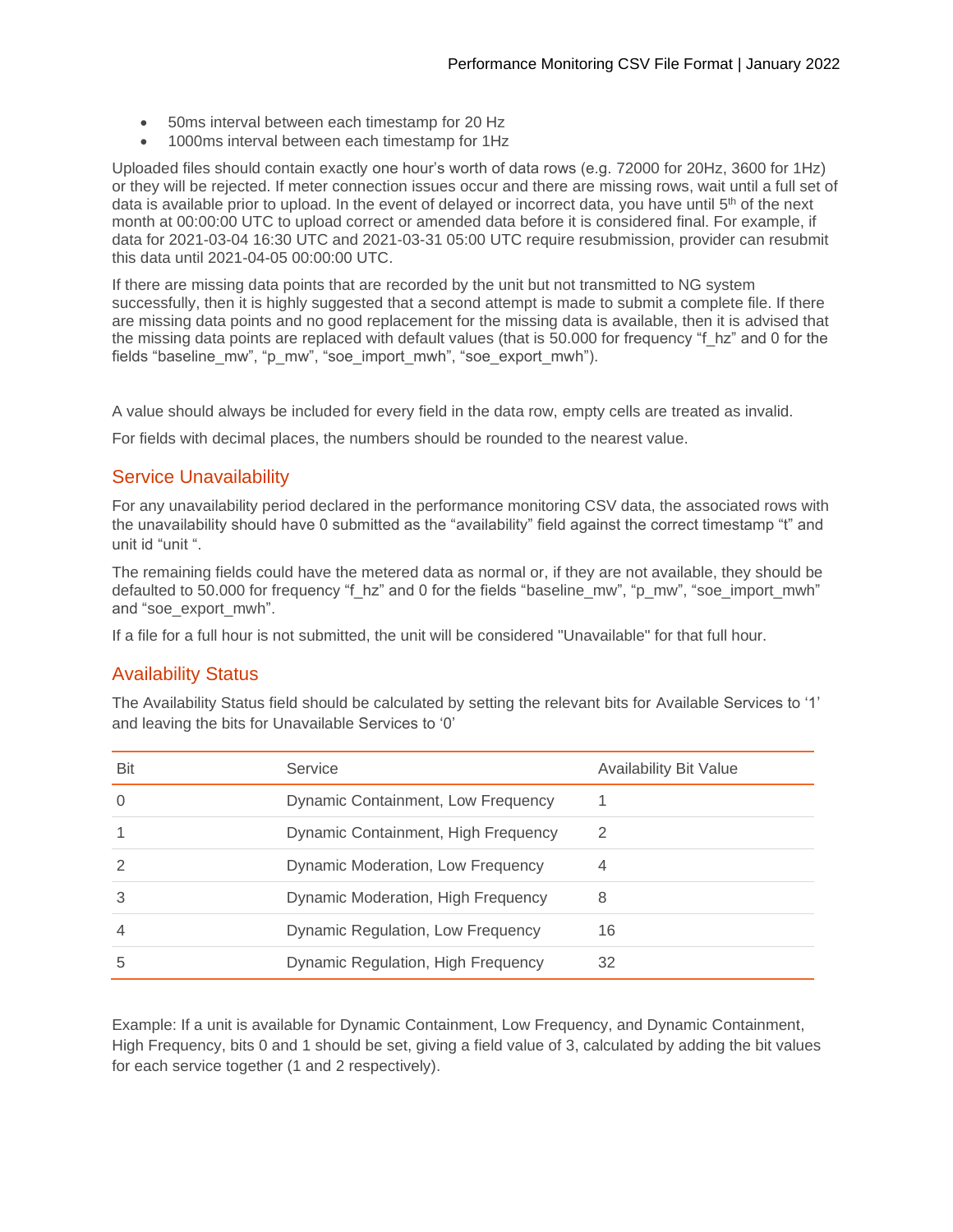## Armed / Disarmed Status

The Armed/Disarmed Status field should be calculated by setting the relevant bits for Armed Services to '1' and leaving the bits for Unarmed Services to '0'

| Bit            | Service                             | <b>Armed Bit Value</b> |
|----------------|-------------------------------------|------------------------|
| $\Omega$       | Dynamic Containment, Low Frequency  |                        |
|                | Dynamic Containment, High Frequency | 2                      |
| 2              | Dynamic Moderation, Low Frequency   | 4                      |
| 3              | Dynamic Moderation, High Frequency  | 8                      |
| $\overline{4}$ | Dynamic Regulation, Low Frequency   | 16                     |
| 5              | Dynamic Regulation, High Frequency  | 32                     |

Example: If a unit is armed for Dynamic Moderation, Low Frequency, and Dynamic Moderation, High Frequency, bits 2 and 3 should be set, giving a field value of 12, calculated by adding the bit values for each service together (4 and 8 respectively).

### **Timestamps**

Timestamps should be formatted according to RFC 3339 and in UTC time zone. This will give timestamps of exactly 24 characters in length and in the format **YYYY-MM-DDTHH:MM:SS.nnnZ** where:

- YYYY is the 4-digit year
- MM is the month of year zero padded to 2 characters (01-12)
- DD is the day of month zero padded to 2 characters (01-31)
- T is a fixed separator character between the date and time parts
- HH is the hour of day in 24-hour format zero padded to 2 characters (00-23)
- MM is the minutes past hour zero padded to 2 characters (00-59)
- SS is the seconds past minute zero padded to 2 characters (00-59)
- nnn is the milliseconds past second padded to 3 characters (000-999)
- Z is a fixed time zone identifier to indicate the timestamp is in UTC time zone

The first data row should have a timestamp of the start of the performance data hour with 0 seconds and 0 milliseconds. Subsequent timestamps should then be synchronised so, if for example we're providing 20Hz data, they are provided at exactly 50ms intervals (i.e. subsequent milliseconds are 000, 050, 100, 150, 200, 250, etc).

#### Example CSV File Format

| unit,t,f_hz,baseline_mw,p_mw,soe_import_mwh,soe_export_mwh,availability,armed    |
|----------------------------------------------------------------------------------|
| ABCDE, 2020-08-04T16:00:00.000Z, 49.800, 0.0000, 5.0000, 25.0000, 25.0000, 3, 3  |
| ABCDE, 2020-08-04T16:00:00.050Z, 49.792, -0.0500, 4.9500, 25.0100, 24.9900, 3, 3 |